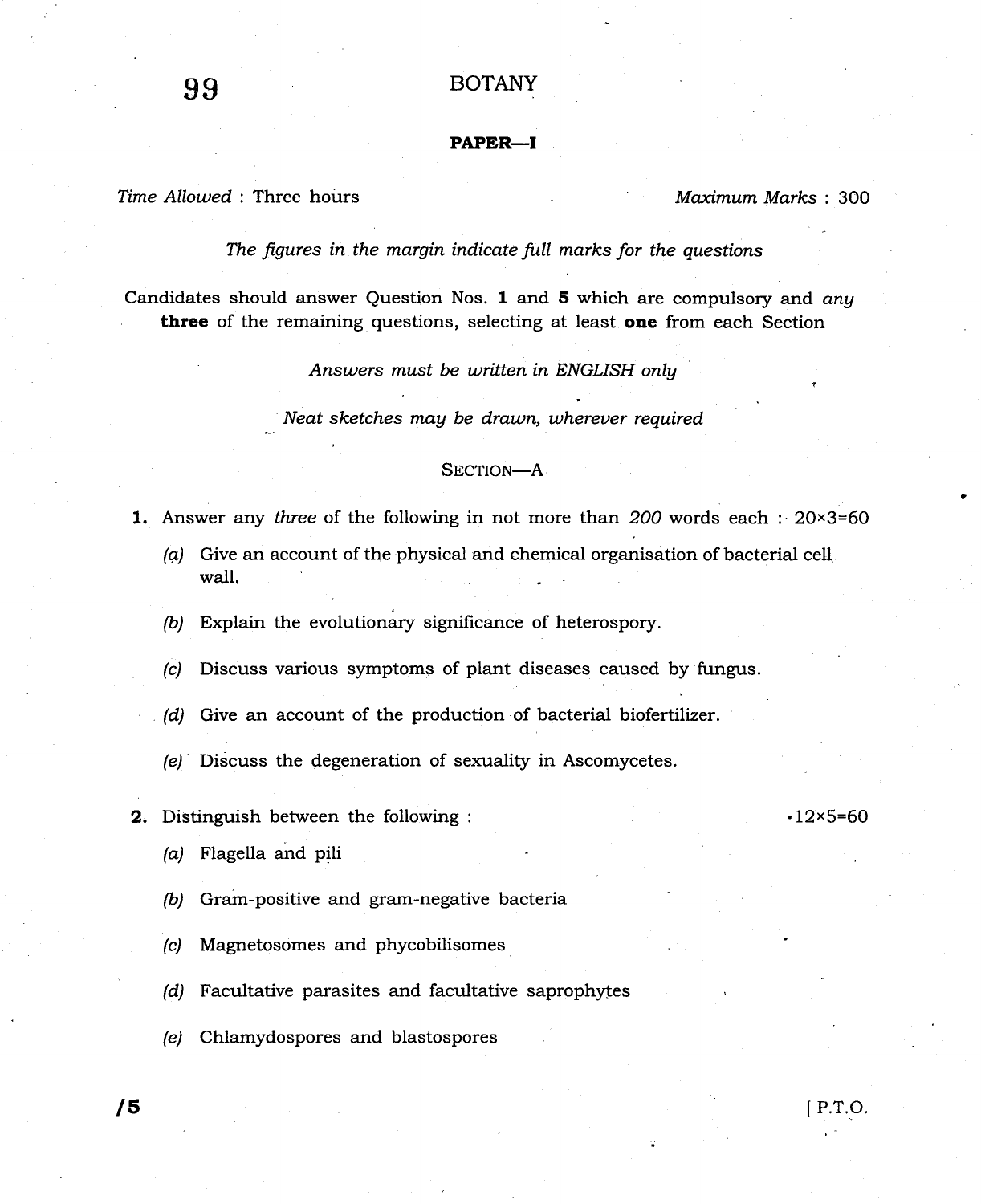**3.** Answer the following :  $15 \times 4 = 60$ 

- (a) Give an account of the post-fertilization changes leading to the formation of cystocarp in Rhodophyceae.
- (b) "There is a progressive sterilization of sporogenous tissue in bryophytes." , Discuss the statement.
- (c) Give an illustrated account of the sexual reproduction in Voucheria and comment on its systematic position.
- (d) Critically examine different views pertaining to the evolution of thallus in green algae.
- 4. Write critical notes on the following :  $12 \times 5=60$

- (a) Clamp connection
- (b) Spore dispersal mechanism in bryophytes
- (c) Rhizophore of Selaginella
- (d) Sexual reproduction in diatoms
- (e) Heterocyst

## SECTION-B

- 5. Answer any three of the following in not more than 250 words each : 20×3=60
	- (a) Differentiate between the leaf anatomy of  $C_3$  and  $C_4$  plants.
	- (b) Discuss different principles that govern the distribution of. mechanical tissues in the plant bodY.
	- (c) Describe the nuclear divisions and developmental pattern of Peperomia type of female gametophyte in angiosperms.
	- (d) Bring about the similarities and dissimilarities between the systems of plant classification of Bentham and Hooker, and Hutchinson.
	- (e) What are somatic hybrids? Discuss their role in plant improvement.

6. Answer the following : 15x4=60

(a) Compare and contrast the Bennettitalean fructification with the presentday angiospermic flower.